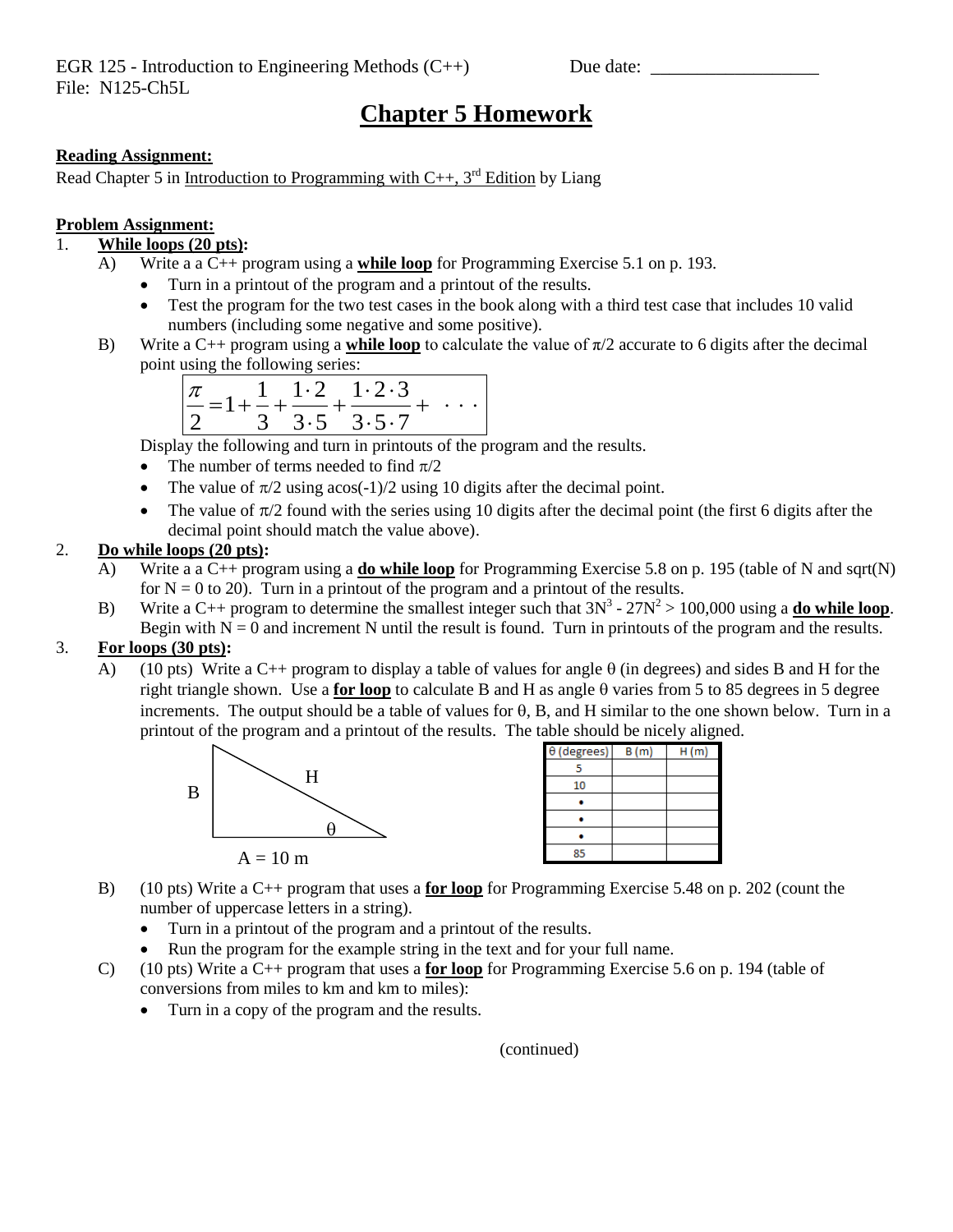## Page 2

4. (30 pts) For each part below, show the output produced (*exactly* as it would appear on the computer screen). Problem 0 is an example. Trace these program segments on paper (use a table) and in your head rather than using the C++ compiler.

|                | Prob#   Loop to trace                                                                                                                                              | Output                                                                                |
|----------------|--------------------------------------------------------------------------------------------------------------------------------------------------------------------|---------------------------------------------------------------------------------------|
| $\bf{0}$       | for (int i = $5; i > 0; i--$ )<br>cout $<<$ i $<<$ " cubed = "<br>$\lt\lt$ i*i*i $\lt\lt$ endl;                                                                    | 5 cubed = $125$<br>4 cubed = $64$<br>3 cubed = $27$<br>2 cubed = $8$<br>1 cubed = $1$ |
| $\mathbf{1}$   | for (int i = 10; i > 0; i -= 2)<br>cout $\lt\lt i \lt\lt$ " squared = "<br>$\lt\lt$ i*i $\lt\lt$ endl;                                                             |                                                                                       |
| $\overline{2}$ | for (int i = 1; i $\le$ 5; i++)<br>$\{$<br>$\text{cut} \ll i \ll \text{end}$ ;<br>for (int $j = i$ ; $j \ge 1$ ; $j == 2$ )<br>cout $\lt\lt$ j $\lt\lt$ endl;<br>} |                                                                                       |
| $3^{\circ}$    | int $k = 5$ ;<br>for (int i = $-2$ ; i < 5; i += 2)<br>$\mathcal{L}$<br>cout $\lt\lt i + k \lt\lt \text{endl}$ ;<br>$k = 1;$<br>$\mathbf{r}$                       |                                                                                       |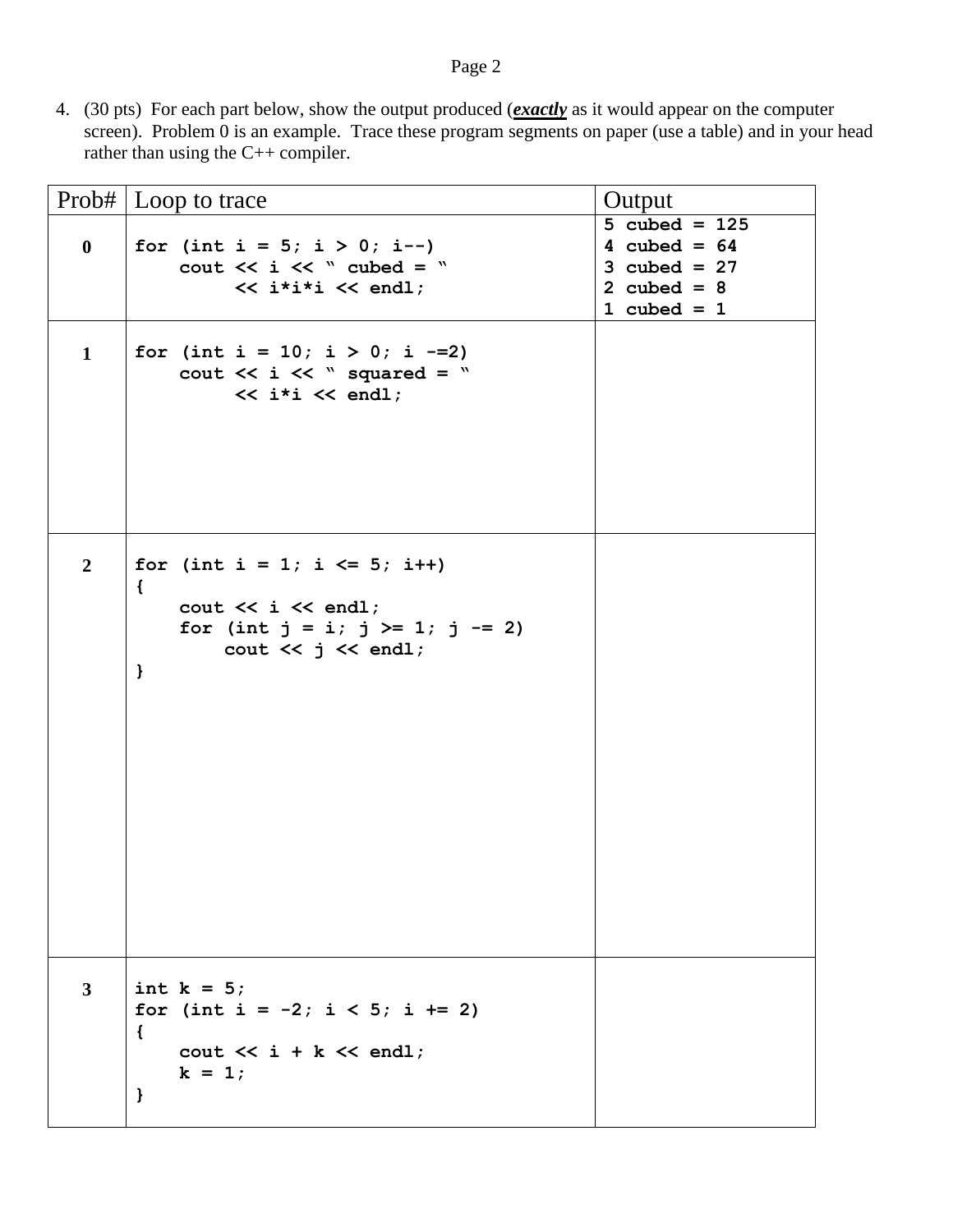```
4 \vert for (int i = 1; i <= 3; i++)
        for (int j = 1; j \le i; j++)for (int k = i; k \ge j; k - j)
                 cout << i << j << k << endl;
5 \mid \text{for} \text{ (int } i = 1; i \leq 3; i++)for (int j = 1; j \le 3; j++) {
             for (int k = i; k \le j; k++)
                 cout << i << j << k << endl;
              cout << endl;
         }
6 \mid \text{int } i = 5;int k, j = 1;
    for (;;)
    {
        k = 2 * i - j; if (k < 0) break;
        cout \ll i \ll j \ll k \ll endl;
         j++;
         i--;
    }
   cout << i << j << k << endl;
```